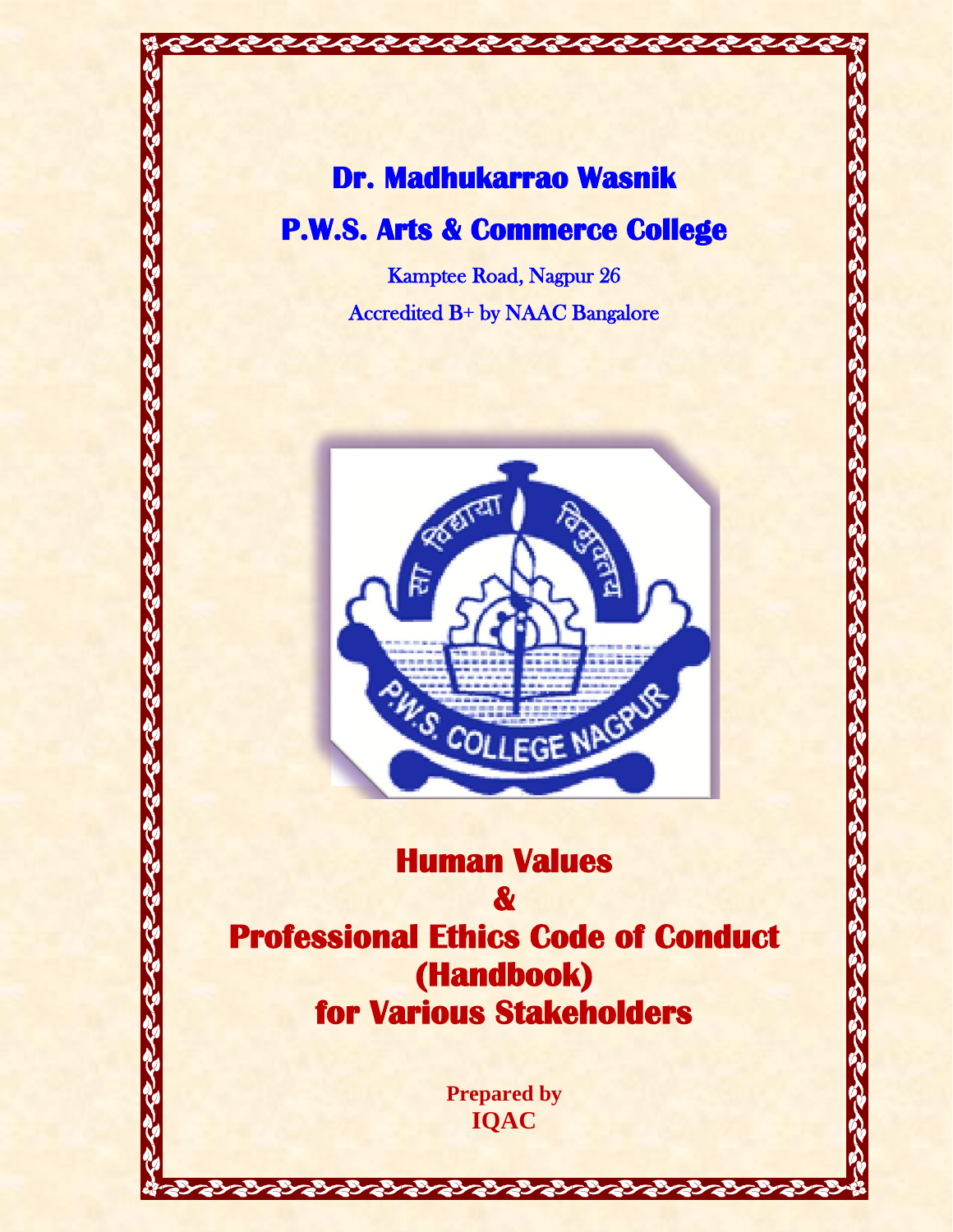### **A. Code of Ethics and Conduct for Students:**

#### **(Also given in College Prospectus)**

It is mandatory for each and every student seeking admission in this college to abide by the rules in order to uphold peace, discipline and educational environment in the college premises.

#### **The rules and instructions are as follows:**

- 1. The students are not allowed to enter the college premises without the respective identity card issued by the college
- 2. A student who is regularly absent in the class, his/her admission will be canceled without any prior notice. 75% attendance is must to appear in the University examination
- 3. Strict Disciplinary action will be taken against the student who is found guilty with insolent behavior with teachers or involved in some impertinent activities with other students
- 4. Cigarette, tobacco, gutka, pan or any narcotic/ alcoholic material keeping and consuming is prohibited in the college premises
- 5. Students are instructed to park their vehicles only at the directed parking places
- 6. Student having any query/ problem/ complaints can contact the grievance redressal cell
- 7. The students should handle the college furniture, electricity and equipment carefully. Students who sabotage college property will be liable to punishment
- 8. The students are not allowed to sit in the classroom other than their own classes without prior permission of the concerned teacher. They should not bringing the outsiders into the college premises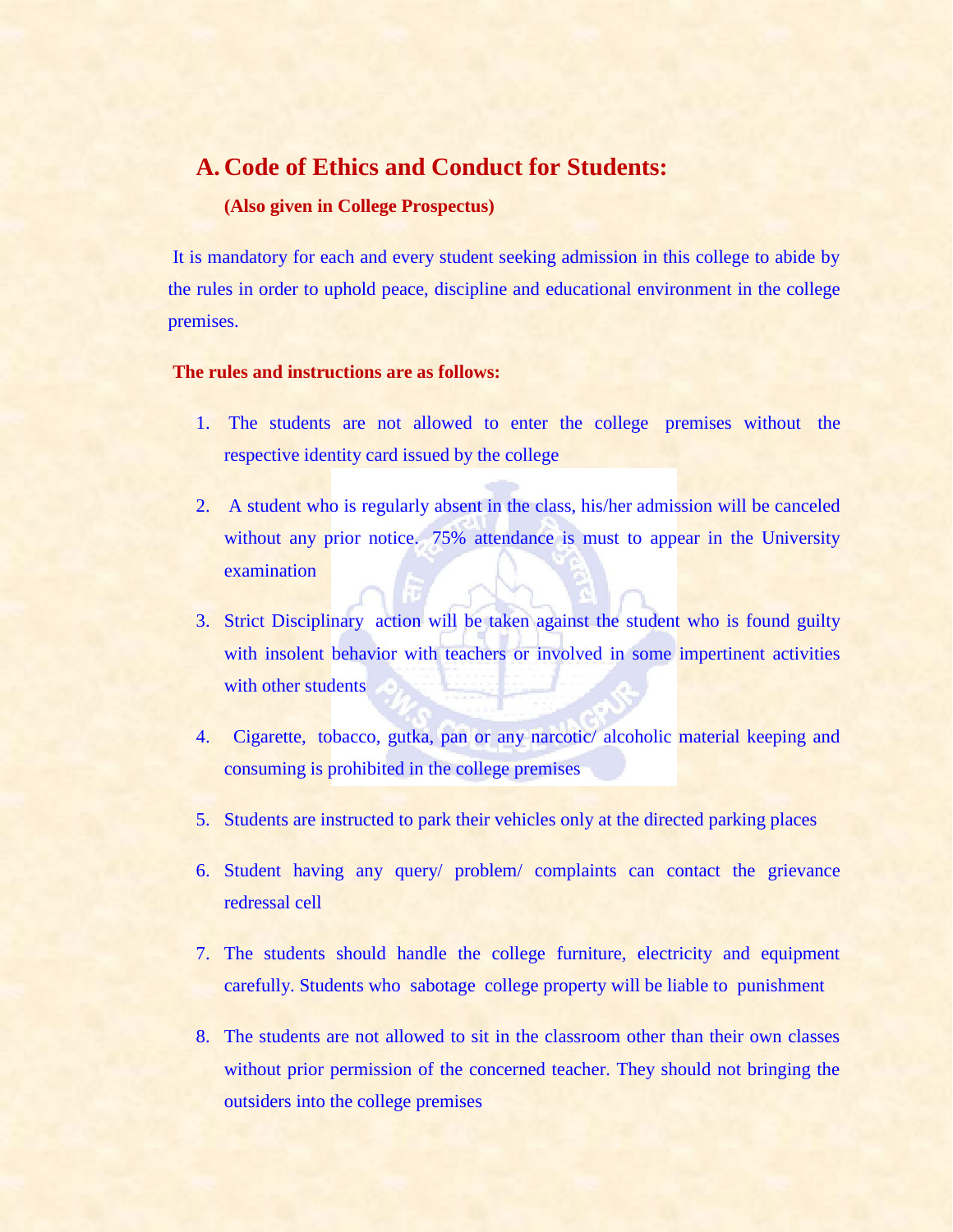- 9. Principal's permission is necessary before giving any information about the college to any newspaper
- 10. No committee or Council should be formed and no outsider should be invited without permission of the principal or Vice Principal in the college premises
- 11. College Uniform is compulsory for all undergraduate students.

#### **Rules, Regulations, Human Values & Ethics for Students**

- 1. Student must submit truthful documents during admission/entry in college.
- 2. Each student must report to the college in the prescribed uniform and wear without fail the identity card. Student without uniform and identity card will not be allowed inside the premises
- 3. It is mandatory for all students to have a minimum 75% attendance in every subject in order to be eligible for appearing in the university examinations.
- 4. It is mandatory For students to complete their Course work including unit tests/ terminal examination, assignments, and projects. The student failing to comply with the above will have to pay the fine as imposed by the authorities.
- 5. All students must participate in extracurricular activities like NCC, NSS or sports and other events organized by the college/ university from time to time. Students get incentive for their participation in such activities
- 6. It is mandatory for students to appear for the physical efficiency Test and medical checkup/test conducted by the college/ university.
- 7. Students are expected to maintain a quiet and congenial atmosphere in the college. Any student disturbing the atmosphere will be liable for strict disciplinary action including suspension/ expulsion
- 8. Maintain harmony among students belonging to different socio-economic statuses, communities, castes, religions and regions.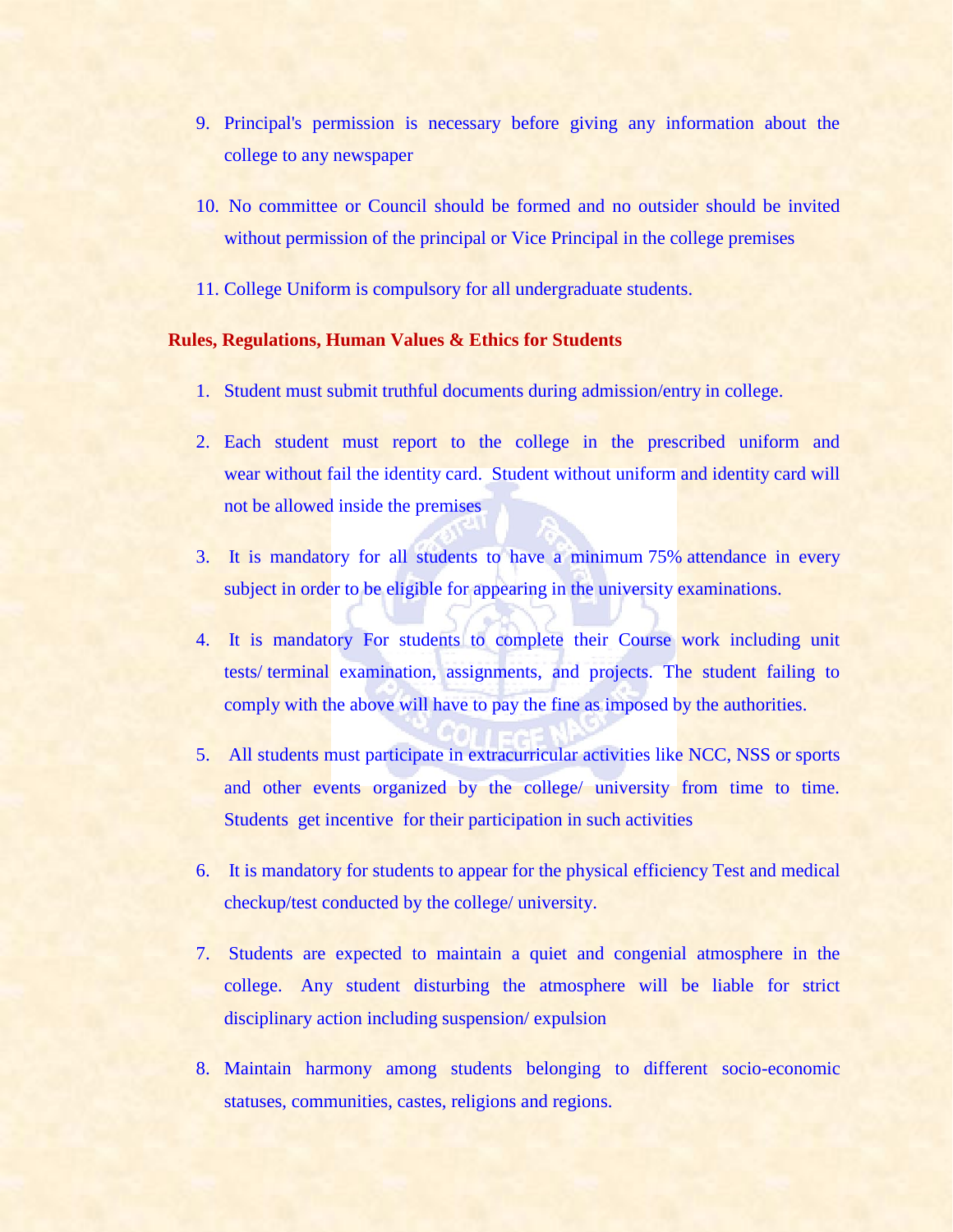- 9. Student's will not bring or invite their friends to college such visitors may be prosecuted for trespassing.
- 10. No student will approach the print and electronic media for matters pertaining to the college without prior approval of the principal.
- 11. A student suffering from any infections or contagious disease should not attend college. He/ she will report only after declared medically fit and on production of medical fitness certificate by registered physician
- 12. Consumption of alcohol, smoking, chewing tobacco or consuming tobacco or related products on campus is strictly prohibited.
- 13. Ragging or similar such act causing physical or mental agony to fellow students will be treated as a criminal offense students found to be indulging in the same will be liable for prosecution
- 14. Sexual harassment/misconduct in any form will not be tolerated and those involved will be liable for prosecution. Students can report of such incidences to Principal & Women Cell (Anti-sexual/Harassment cell)
- 15. Must be sensitive to gender issues and societal needs
- 16. Maintain good health and must refrain from any intoxicants.
- 17. Students also should not be engaged in any act of discrimination against fellow students on the basis of caste, gender, creed, colour, religion, place of birth, political conviction language and disability
- 18. Students must maintain cordial relationship with college teaching and nonteaching staff. Students must not create ruckus at the admin windows if their problem is not solved. Students in such cases directly meet Vice-principal and Principal regarding their grievances.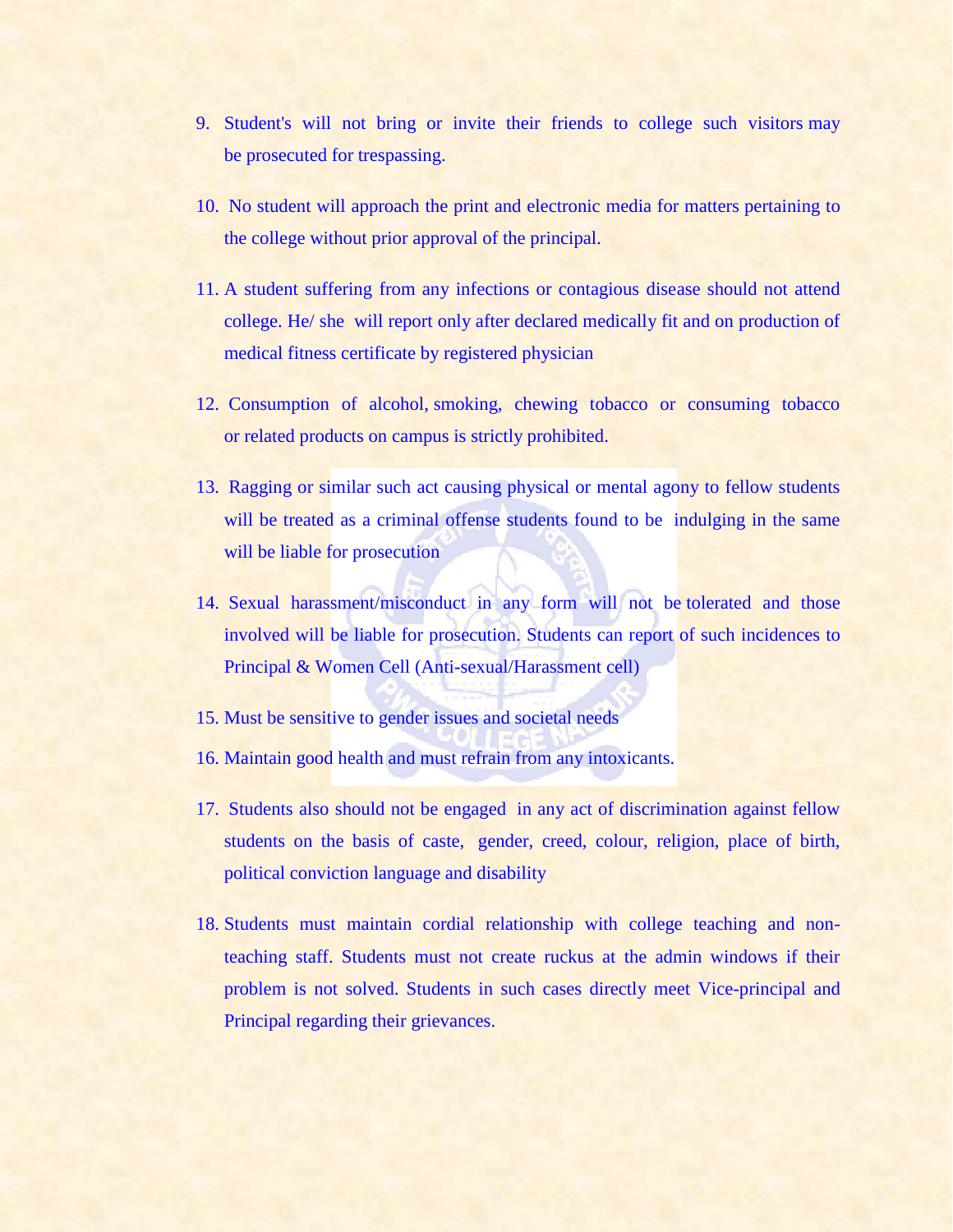- 19. Students can make complains or grievances in writing regarding teaching-learning in campus, facilities, or non-cooperation in college and drop in in the drop box of Grievance cell.
- 20. Students should use their students' life to learn and earn skills for their career.
- 21. Students can consult teacher other than classroom for their difficulties and any help related their academics.
- 22. Students should not wander in the college campus without any purpose. They should either be in the classroom, Common Room or in the library or in canteen during recess only.
- 23. Students who have interests in sports, cultural and art can consult the concerning teachers and participate in skill enhancement programme for competitive activities to represent college.
- 24. Observe modesty in their overall appearance and behavior.

## **B. Code of Ethics and Conduct (Instructions) for Parents:**

#### **(Also given in College Prospectus)**

It is hoped that you are getting your ward admitted to his college for assuring his/her bright future and you are having keen interest in the studies and daily routine of your ward. We expect full cooperation on your part towards the academic progress and overall development of the student.( Note: attendance in parent- teacher meeting is must for parents)

#### **We wish that…**

- 1. You should contact the teachers and principal regularly to enquire about the studies academic progress regular presence and behavior of your ward
- 2. You should pay attention to the requirements of books and stationery of your ward in the beginning of the session
- 3. You should get assured about your ward's academic progress with the help of his/her identity card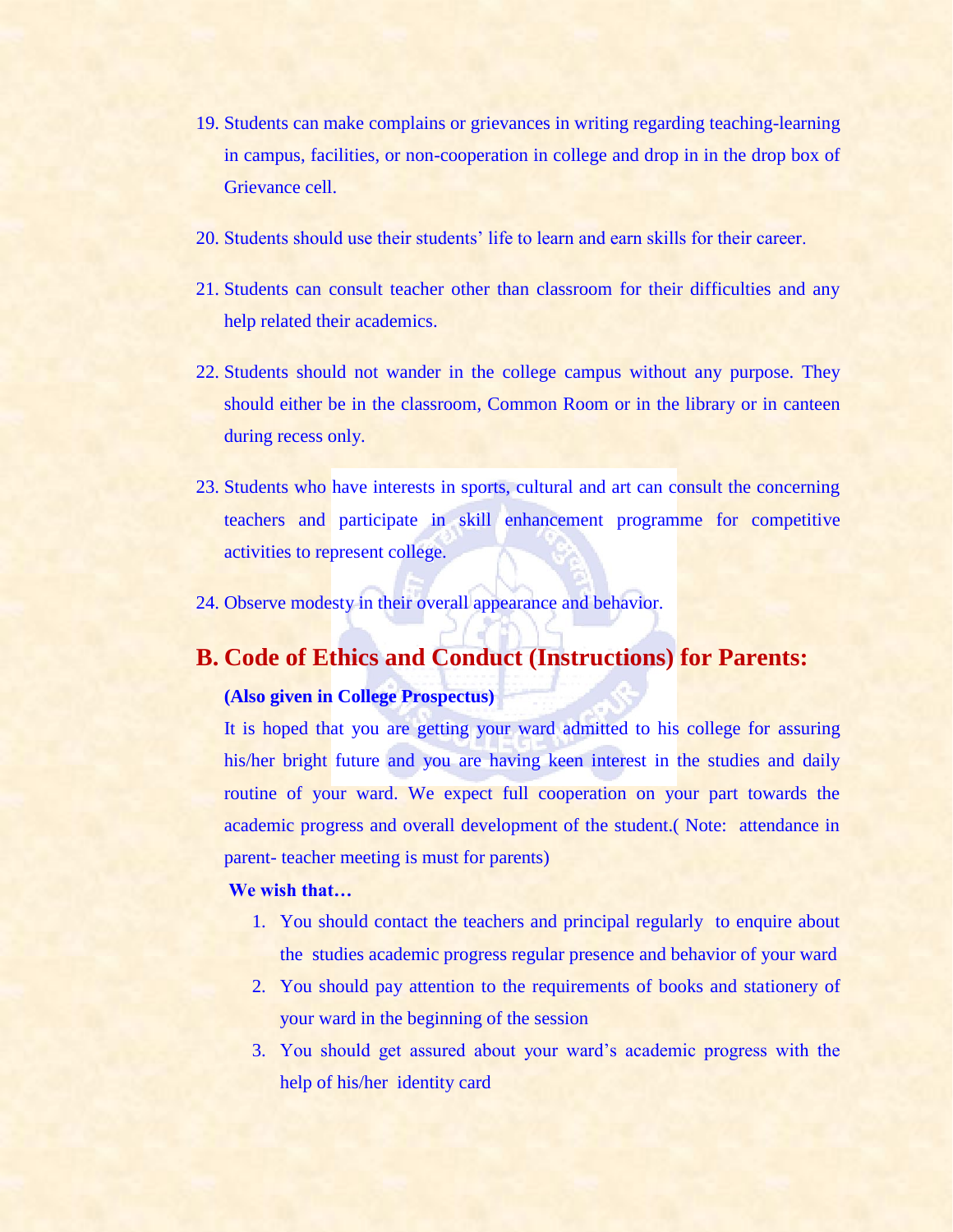- 4. You should be present in the teacher-parent meetings and give your honest feedback or suggestions if any
- 5. You should bring the problem and discrepancies about scholarship, fee concession to our notice as per the need
- 6. We have strong faith that you will render your full cooperation towards shaping the overall personality of the students

## **C. Code of Ethics and Conduct for Teaching Staff:**

- 1. He / She must be punctual in his duties in college.
- 2. Must treat every student with respect and dignity irrespective of caste, creed, sex and religion.
- 3. Good and cordial relationship with students is formed so that students must feel at home in college campus.
- 4. A Teacher must be approachable for all students so that students can easily interact with teacher for their difficulties and off class discussion related the subject.
- 5. Principle of Equality and equal opportunity is to be maintained for students strictly.
- 6. A teacher must strive hard to inculcate human values in his/her students which can make them accountable for social welfare
- 7. Every student is different and has unique qualities. A teacher must recognize the same in the course of teaching and respect the individual. A teacher must recognize student's problem within his jurisdiction and must provide adequate counselling (Social / Academic).
- 8. Students must not be forced to change his ideas, opinions and beliefs whatsoever may be. Teacher must not impose his opinions on students in any circumstances.
- 9. No fees are charged from students for extra coaching, remedial coaching, bridge courses or consultation, etc.
- 10. In no circumstances teacher will involve in private assignment/personal interests which can impact negatively on teaching–learning in college.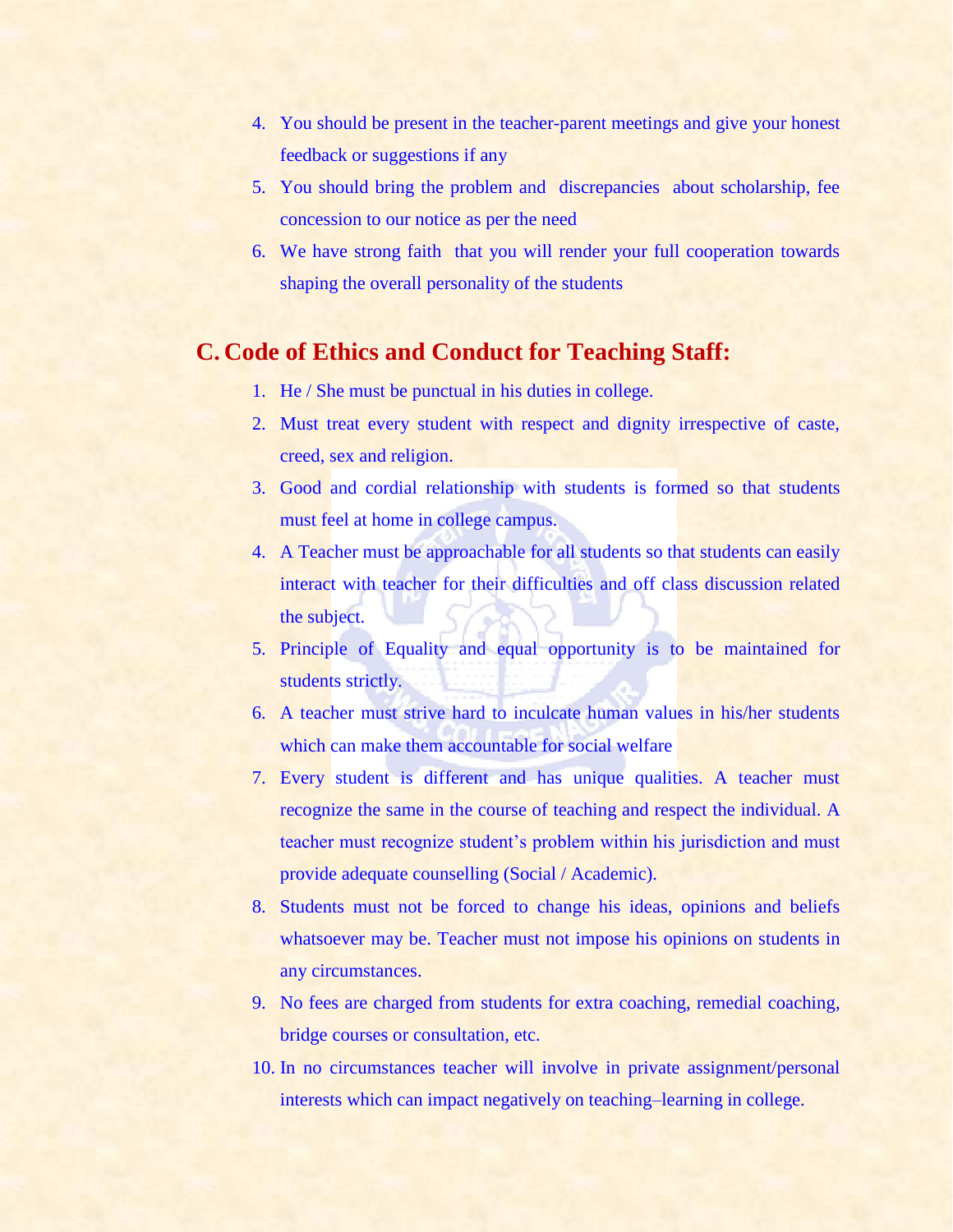- 11. A teacher must establish coordination and cordial relationship with students, teaching faculties, non-teaching staff and administrators in the campus.
- 12. A teacher must refrain from false allegations to the colleagues, staff members and administrators. Must be away from irrational and unrelated rumors in the campus.
- 13. Teacher must update his/her subject knowledge and pursue all scholarly / Academic endeavors during the tenure of service.
- 14. Teachers must join courses by UGC HRDC like, orientation, refresher, skill based, training courses, etc. and Seminar/ Conferences in the subject organized by reputed institutions time to time.
- 15. A teacher must strive hard to develop interest of students in his / her subject and maintain a well class-room management and to development professional approach towards his / her profession.
- 16. A teacher must be honest and truthful to the work and to the institution. He must be accountable for the duties due to him/her.
- 17. A Teacher must fulfil his qualification and eligibility for CAS placements. He must submit his/ her file of placement on time for further official process. Scrutinee of Placement file through convener Scrutinee committee and IQAC coordinator is must.

## **D. Code of Ethics and Conduct for Non-Teaching Staff:**

- 1. He / She must be punctual in his duties in college.
- 2. Must treat every student and faculty members with respect and dignity irrespective of caste, creed, sex and religion.
- 3. Good and cordial relationship with students is formed so that students must feel at home in college campus.
- 4. A staff member must be approachable for all students and faculties so that his/her official work may be completed without any delay or hindrances.
- 5. Principle of Equality and equal opportunity is to be maintained for students and faculties strictly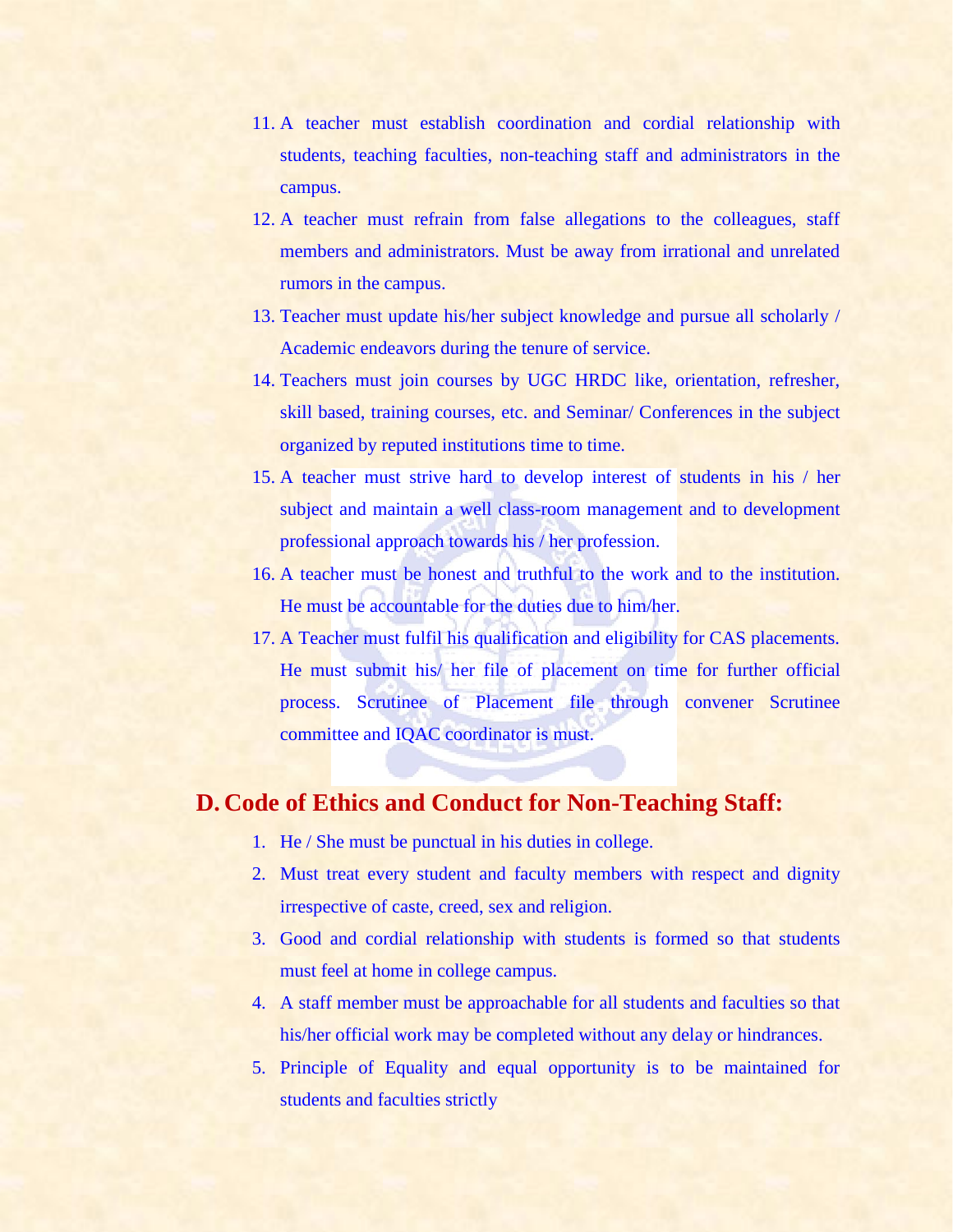- 6. A staff member must refrain from any undue money from students or any kind of harassment to students. He / She must bear in mind that such acts are lawfully punishable as well as such acts by an individual can invite disrepute to the institution which are intolerable.
- 7. A staff member must refrain from false allegations to the colleagues, staff members and administrators. He/ She must be away from irrational and unrelated rumors in the campus.
- 8. One must take cognizance of safety and wellbeing of all stakeholders in the college campus.
- 9. A Staff member is also needs to develop his/her working skill by joining appropriate courses organized by UGC HRDC or any other relevant Government / Non-government agencies.
- 10. Prepare all reports, vouchers, bills, invoices, records, and other important documents accurately and honestly. He / She must give 100% at various sections (Library, Scholarship, Accounts, Admission, Examination, General, etc) of the administration departments.
- 11. A Staff member must be honest and truthful to the work and to the institution. He/ She must be accountable for the duties due to him/her.
- 12. He /she must be accountable for the confidentiality related the administrative works.

## **E. Code of Ethics and Conduct for Administrators:**

- 1. Administrators are the guardians of the entire stakeholders in the institution, therefore, encouragements to the aspiring students and dedicated staff to excel high is expected.
- 2. They should provide a vibrant leadership and high motivation for the progress of the students and the institution through policy formation and operational management
- 3. Must follow higher professional ethics reflecting Indian culture in decision making in the best interest of the institution.
- 4. Optimization of human resources and concern for environment and sustainability.